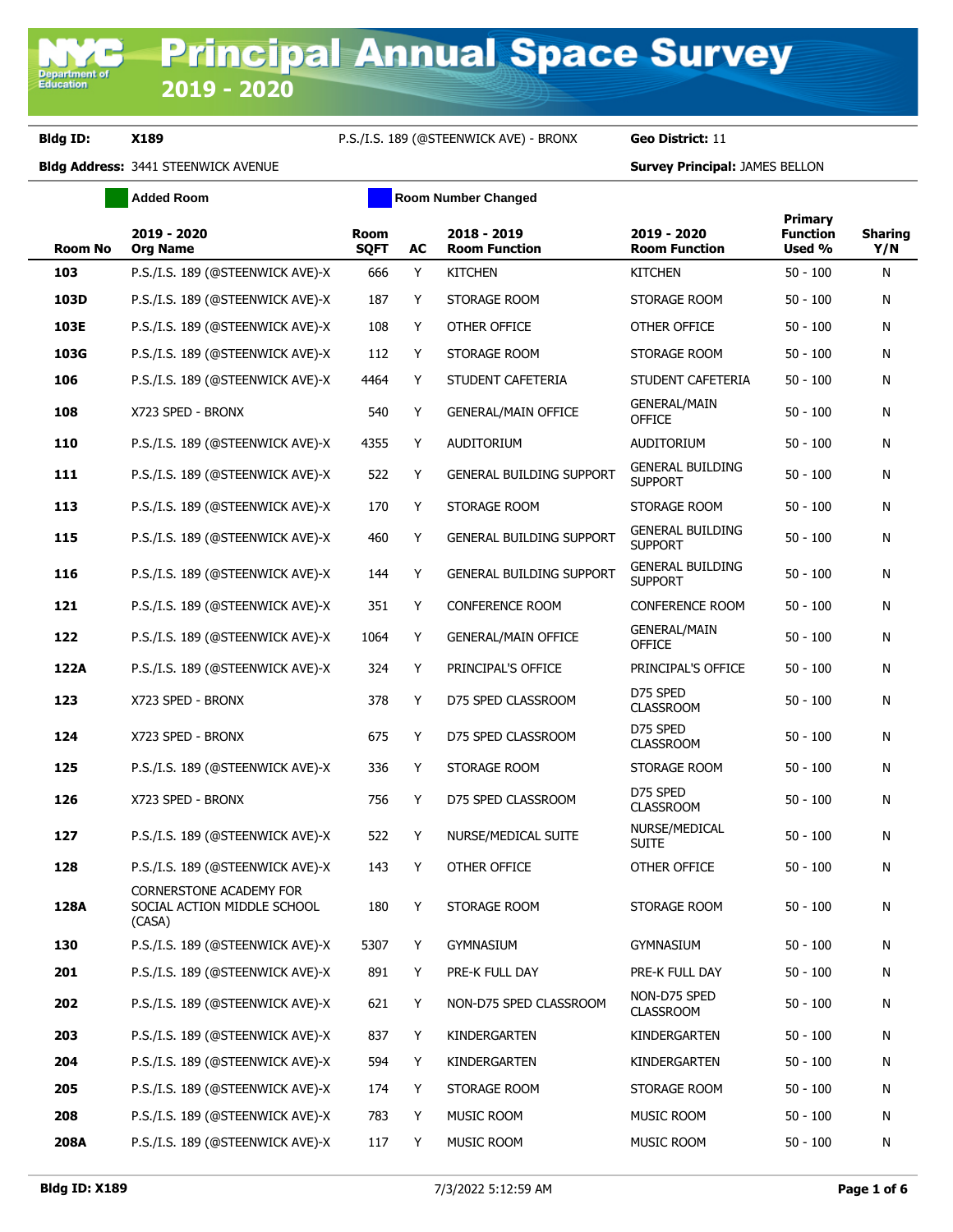**Bldg ID: X189** P.S./I.S. 189 (@STEENWICK AVE) - BRONX **Geo District:** 11

**Added Room Room Room Number Changed** 

**Bldg Address:** 3441 STEENWICK AVENUE **Survey Principal:** JAMES BELLON

| <b>Room No</b> | 2019 - 2020<br><b>Org Name</b>   | <b>Room</b><br><b>SQFT</b> | AC | 2018 - 2019<br><b>Room Function</b>      | 2019 - 2020<br><b>Room Function</b>       | Primary<br><b>Function</b><br>Used % | <b>Sharing</b><br>Y/N |
|----------------|----------------------------------|----------------------------|----|------------------------------------------|-------------------------------------------|--------------------------------------|-----------------------|
| 208B           | P.S./I.S. 189 (@STEENWICK AVE)-X | 126                        | Y  | <b>MUSIC ROOM</b>                        | <b>MUSIC ROOM</b>                         | $50 - 100$                           | N                     |
| <b>208C</b>    | P.S./I.S. 189 (@STEENWICK AVE)-X | 130                        | Y  | <b>MUSIC ROOM</b>                        | <b>MUSIC ROOM</b>                         | $50 - 100$                           | N                     |
| 210            | P.S./I.S. 189 (@STEENWICK AVE)-X | 429                        | Y  | STORAGE ROOM                             | STORAGE ROOM                              | $50 - 100$                           | N                     |
| 211            | P.S./I.S. 189 (@STEENWICK AVE)-X | 234                        | Y  | <b>FUNDED - ESL</b>                      | <b>FUNDED - ESL</b>                       | $50 - 100$                           | N                     |
| 213            | P.S./I.S. 189 (@STEENWICK AVE)-X | 750                        | Y  | PRE-K FULL DAY                           | PRE-K FULL DAY                            | $50 - 100$                           | N                     |
| 215            | P.S./I.S. 189 (@STEENWICK AVE)-X | 700                        | Y  | PRE-K FULL DAY                           | PRE-K FULL DAY                            | $50 - 100$                           | N                     |
| 216            | X723 SPED - BRONX                | 144                        | Y  | <b>GENERAL BUILDING SUPPORT</b>          | <b>GENERAL BUILDING</b><br><b>SUPPORT</b> | $50 - 100$                           | N                     |
| <b>217ABC</b>  | P.S./I.S. 189 (@STEENWICK AVE)-X | 414                        | Y  | <b>SBST</b>                              | <b>SBST</b>                               | $50 - 100$                           | N                     |
| 219            | X723 SPED - BRONX                | 216                        | Y  | <b>SPEECH</b>                            | <b>SPEECH</b>                             | $50 - 100$                           | N                     |
| 220            | X723 SPED - BRONX                | 512                        | Y  | D75 SPED CLASSROOM                       | D75 SPED<br><b>CLASSROOM</b>              | $50 - 100$                           | N                     |
| 221            | X723 SPED - BRONX                | 198                        | Y  | OTHER OFFICE                             | OTHER OFFICE                              | $50 - 100$                           | N                     |
| 222            | X723 SPED - BRONX                | 425                        | Y  | D75 SPED CLASSROOM                       | D75 SPED<br><b>CLASSROOM</b>              | $50 - 100$                           | N                     |
| 223            | X723 SPED - BRONX                | 150                        | Y  | OTHER OFFICE                             | OTHER OFFICE                              | $50 - 100$                           | N                     |
| 224            | X723 SPED - BRONX                | 336                        | Y  | D75 SPED CLASSROOM                       | D75 SPED<br><b>CLASSROOM</b>              | $50 - 100$                           | N                     |
| 225            | X723 SPED - BRONX                | 360                        | Y  | NURSE/MEDICAL SUITE                      | NURSE/MEDICAL<br><b>SUITE</b>             | $50 - 100$                           | N                     |
| 226            | X723 SPED - BRONX                | 532                        | Y  | D75 SPED CLASSROOM                       | D75 SPED<br><b>CLASSROOM</b>              | $50 - 100$                           | N                     |
| 227            | X723 SPED - BRONX                | 476                        | Y  | OT/PT                                    | OT/PT                                     | $50 - 100$                           | N                     |
| 228            | X723 SPED - BRONX                | 378                        | Y  | D75 SPED CLASSROOM                       | D75 SPED<br><b>CLASSROOM</b>              | $50 - 100$                           | N                     |
| 230            | X723 SPED - BRONX                | 276                        | Y  | D75 SPED CLASSROOM                       | D75 SPED<br><b>CLASSROOM</b>              | $50 - 100$                           | N                     |
| 234            | X723 SPED - BRONX                | 754                        | Y  | <b>ACTIVITIES FOR DAILY LIVING</b>       | <b>ACTIVITIES FOR</b><br>DAILY LIVING     | $50 - 100$                           | N                     |
| 236            | X723 SPED - BRONX                | 648                        | Y  | D75 SPED CLASSROOM                       | D75 SPED<br><b>CLASSROOM</b>              | $50 - 100$                           | N                     |
| 237            | P.S./I.S. 189 (@STEENWICK AVE)-X | 276                        | Y  | STORAGE ROOM                             | STORAGE ROOM                              | $50 - 100$                           | N                     |
| 238            | X723 SPED - BRONX                | 464                        | Y  | D75 SPED CLASSROOM                       | D75 SPED<br><b>CLASSROOM</b>              | $50 - 100$                           | N                     |
| 239            | P.S./I.S. 189 (@STEENWICK AVE)-X | 594                        | Y  | <b>FIRST GRADE</b>                       | FIRST GRADE                               | $50 - 100$                           | N                     |
| 241            | P.S./I.S. 189 (@STEENWICK AVE)-X | 624                        | Y  | <b>FIRST GRADE</b>                       | FIRST GRADE                               | $50 - 100$                           | N                     |
| 301            | P.S./I.S. 189 (@STEENWICK AVE)-X | 648                        | Y  | FIFTH GRADE                              | ICT - ELEMENTARY<br><b>SCHOOL GRADES</b>  | $50 - 100$                           | N                     |
| 302            | P.S./I.S. 189 (@STEENWICK AVE)-X | 360                        | Y  | OT/PT                                    | OT/PT                                     | $50 - 100$                           | N                     |
| 303            | P.S./I.S. 189 (@STEENWICK AVE)-X | 675                        | Y  | FIFTH GRADE                              | FIFTH GRADE                               | $50 - 100$                           | N                     |
| 304            | P.S./I.S. 189 (@STEENWICK AVE)-X | 676                        | Y  | ICT - ELEMENTARY SCHOOL<br><b>GRADES</b> | FOURTH GRADE                              | $50 - 100$                           | N                     |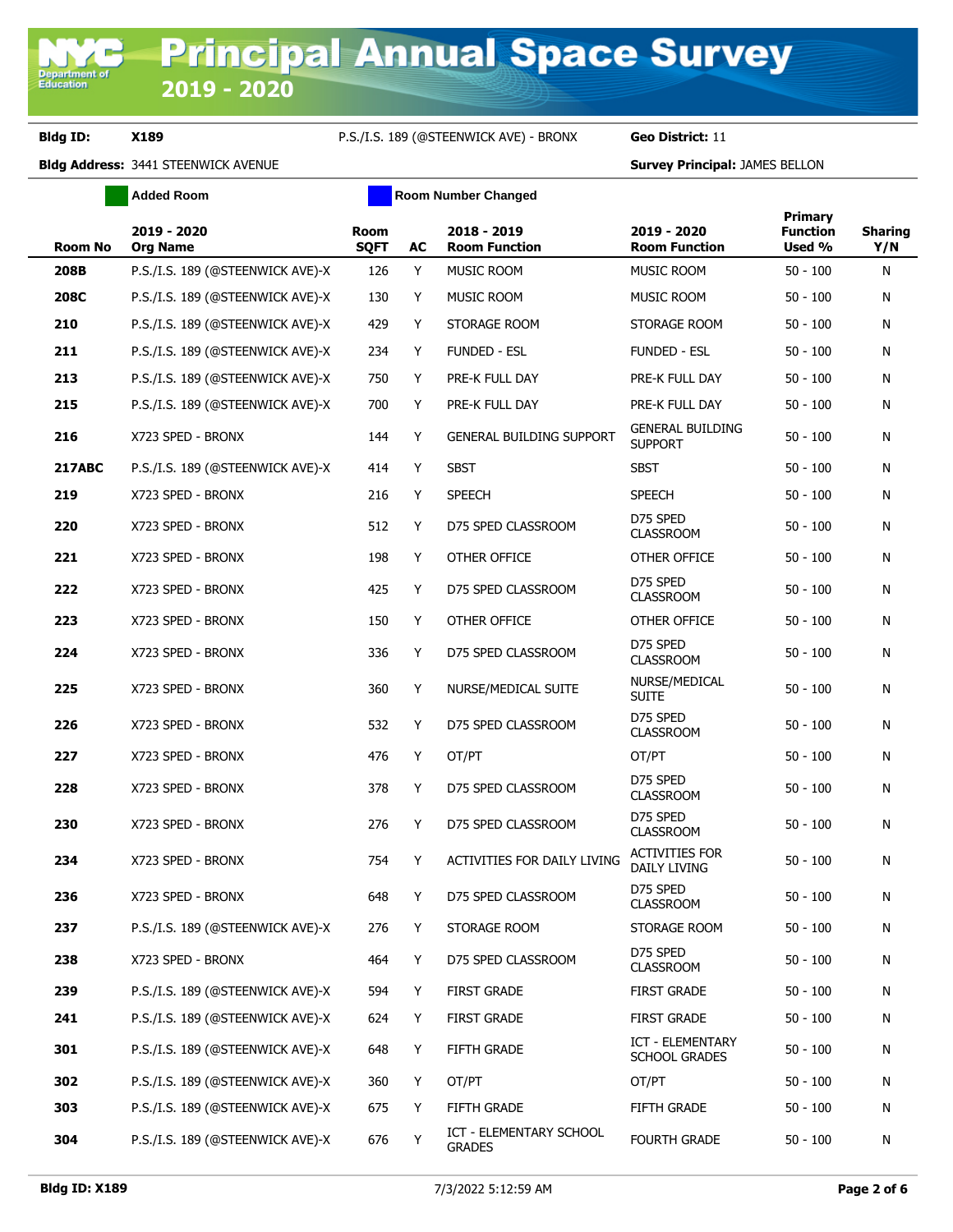**Bldg ID: X189** P.S./I.S. 189 (@STEENWICK AVE) - BRONX **Geo District:** 11

**Bldg Address:** 3441 STEENWICK AVENUE **Survey Principal:** JAMES BELLON

|                | <b>Added Room</b>                                                       |                            |    | <b>Room Number Changed</b>                     |                                           |                                             |                       |
|----------------|-------------------------------------------------------------------------|----------------------------|----|------------------------------------------------|-------------------------------------------|---------------------------------------------|-----------------------|
| <b>Room No</b> | 2019 - 2020<br><b>Org Name</b>                                          | <b>Room</b><br><b>SQFT</b> | AC | 2018 - 2019<br><b>Room Function</b>            | 2019 - 2020<br><b>Room Function</b>       | <b>Primary</b><br><b>Function</b><br>Used % | <b>Sharing</b><br>Y/N |
| 305            | P.S./I.S. 189 (@STEENWICK AVE)-X                                        | 650                        | Y  | <b>FOURTH GRADE</b>                            | <b>FOURTH GRADE</b>                       | $50 - 100$                                  | N                     |
| 306            | P.S./I.S. 189 (@STEENWICK AVE)-X                                        | 676                        | Υ  | ICT - ELEMENTARY SCHOOL<br><b>GRADES</b>       | THIRD GRADE                               | $50 - 100$                                  | N                     |
| 308            | P.S./I.S. 189 (@STEENWICK AVE)-X                                        | 676                        | Y  | THIRD GRADE                                    | THIRD GRADE                               | 50 - 100                                    | N                     |
| 310            | P.S./I.S. 189 (@STEENWICK AVE)-X                                        | 660                        | Y  | NON-D75 SPED CLASSROOM                         | NON-D75 SPED<br><b>CLASSROOM</b>          | $50 - 100$                                  | N                     |
| 311            | P.S./I.S. 189 (@STEENWICK AVE)-X                                        | 252                        | Y  | SCIENCE PREP ROOM                              | SCIENCE PREP ROOM                         | 50 - 100                                    | N                     |
| 313            | P.S./I.S. 189 (@STEENWICK AVE)-X                                        | 936                        | Y  | <b>SCIENCE LAB</b>                             | <b>SCIENCE LAB</b>                        | 50 - 100                                    | N                     |
| 315            | P.S./I.S. 189 (@STEENWICK AVE)-X                                        | 1066                       | Y  | <b>ART ROOM</b>                                | ART ROOM                                  | 50 - 100                                    | N                     |
| 318            | P.S./I.S. 189 (@STEENWICK AVE)-X                                        | 190                        | Y  | <b>DEAN'S OFFICE</b>                           | <b>DEAN'S OFFICE</b>                      | 50 - 100                                    | N                     |
| 324            | P.S./I.S. 189 (@STEENWICK AVE)-X                                        | 1975                       | Y  | <b>LIBRARY</b>                                 | LIBRARY                                   | 50 - 100                                    | N                     |
| 327            | P.S./I.S. 189 (@STEENWICK AVE)-X                                        | 275                        | Y  | STORAGE ROOM                                   | STORAGE ROOM                              | 50 - 100                                    | N                     |
| 328            | P.S./I.S. 189 (@STEENWICK AVE)-X                                        | 464                        | Y  | NON-D75 SPED CLASSROOM                         | NON-D75 SPED<br><b>CLASSROOM</b>          | 50 - 100                                    | N                     |
| 330            | P.S./I.S. 189 (@STEENWICK AVE)-X                                        | 360                        | Y  | <b>TEACHER'S ROOM</b>                          | <b>TEACHER'S ROOM</b>                     | $50 - 100$                                  | N                     |
| <b>332S</b>    | P.S./I.S. 189 (@STEENWICK AVE)-X                                        | 465                        | Y  | <b>GUIDANCE OFFICE</b>                         | <b>GUIDANCE OFFICE</b>                    | 50 - 100                                    | N                     |
| 334            | P.S./I.S. 189 (@STEENWICK AVE)-X                                        | 406                        | Y  | NON-D75 SPED CLASSROOM                         | NON-D75 SPED<br><b>CLASSROOM</b>          | 50 - 100                                    | N                     |
| 336            | P.S./I.S. 189 (@STEENWICK AVE)-X                                        | 406                        | Y  | NON-D75 SPED CLASSROOM                         | NON-D75 SPED<br><b>CLASSROOM</b>          | $50 - 100$                                  | N                     |
| 338            | P.S./I.S. 189 (@STEENWICK AVE)-X                                        | 572                        | Y  | SECOND GRADE                                   | <b>SECOND GRADE</b>                       | 50 - 100                                    | N                     |
| 340            | P.S./I.S. 189 (@STEENWICK AVE)-X                                        | 468                        | Y  | <b>GENERAL BUILDING SUPPORT</b>                | <b>GENERAL BUILDING</b><br><b>SUPPORT</b> | $50 - 100$                                  | N                     |
| 341            | P.S./I.S. 189 (@STEENWICK AVE)-X                                        | 624                        | Y  | ICT - ELEMENTARY SCHOOL<br><b>GRADES</b>       | <b>SECOND GRADE</b>                       | 50 - 100                                    | N                     |
| 343            | P.S./I.S. 189 (@STEENWICK AVE)-X                                        | 676                        | Y  | <b>SECOND GRADE</b>                            | <b>SECOND GRADE</b>                       | $50 - 100$                                  | N                     |
| 401            | CORNERSTONE ACADEMY FOR<br>SOCIAL ACTION MIDDLE SCHOOL<br>(CASA)        | 675                        | Y  | REGULAR CLASSROOM - MS<br><b>GRADES</b>        | REGULAR CLASSROOM<br>- MS GRADES          | 50 - 100                                    | N                     |
| 402            | <b>CORNERSTONE ACADEMY FOR</b><br>SOCIAL ACTION MIDDLE SCHOOL<br>(CASA) | 336                        | Y  | <b>GENERAL BUILDING SUPPORT</b>                | <b>GENERAL BUILDING</b><br><b>SUPPORT</b> | 50 - 100                                    | N                     |
| 404            | CORNERSTONE ACADEMY FOR<br>SOCIAL ACTION MIDDLE SCHOOL<br>(CASA)        | 648                        | Y  | REGULAR CLASSROOM - MS<br><b>GRADES</b>        | REGULAR CLASSROOM<br>- MS GRADES          | $50 - 100$                                  | N                     |
| 405            | CORNERSTONE ACADEMY FOR<br>SOCIAL ACTION MIDDLE SCHOOL<br>(CASA)        | 625                        | Y  | REGULAR CLASSROOM - MS<br><b>GRADES</b>        | <b>REGULAR CLASSROOM</b><br>- MS GRADES   | 50 - 100                                    | N                     |
| 406            | <b>CORNERSTONE ACADEMY FOR</b><br>SOCIAL ACTION MIDDLE SCHOOL<br>(CASA) | 624                        | Y  | <b>REGULAR CLASSROOM - MS</b><br><b>GRADES</b> | <b>REGULAR CLASSROOM</b><br>- MS GRADES   | 50 - 100                                    | N                     |
| 408            | CORNERSTONE ACADEMY FOR<br>SOCIAL ACTION MIDDLE SCHOOL<br>(CASA)        | 702                        | Y  | REGULAR CLASSROOM - MS<br><b>GRADES</b>        | REGULAR CLASSROOM<br>- MS GRADES          | 50 - 100                                    | N                     |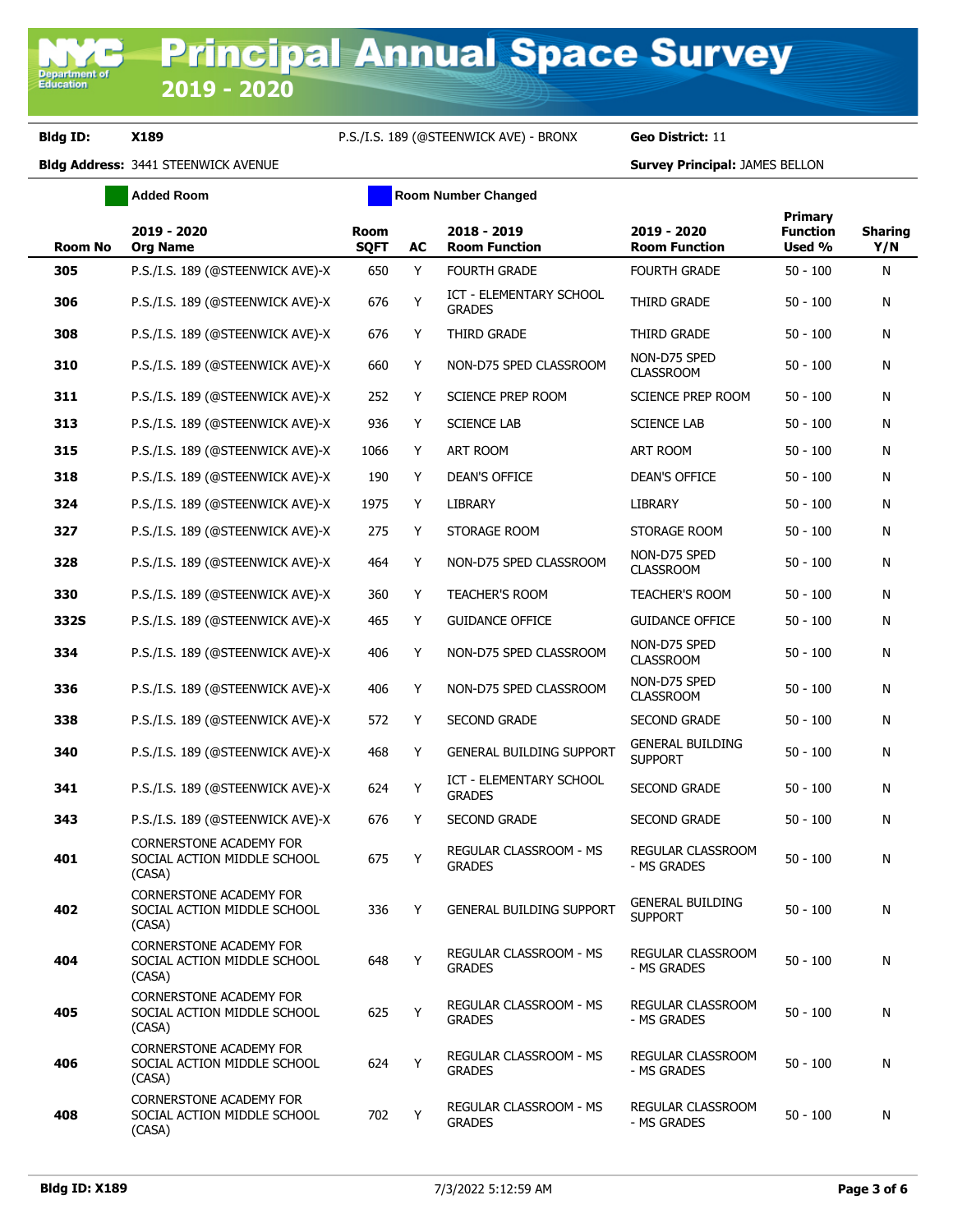**Bldg ID: X189** P.S./I.S. 189 (@STEENWICK AVE) - BRONX **Geo District:** 11

## **Bldg Address:** 3441 STEENWICK AVENUE **Survey Principal:** JAMES BELLON

|                | <b>Added Room</b>                                                       | <b>Room Number Changed</b> |    |                                                |                                      |                                      |                       |  |
|----------------|-------------------------------------------------------------------------|----------------------------|----|------------------------------------------------|--------------------------------------|--------------------------------------|-----------------------|--|
| <b>Room No</b> | 2019 - 2020<br><b>Org Name</b>                                          | <b>Room</b><br><b>SQFT</b> | AC | 2018 - 2019<br><b>Room Function</b>            | 2019 - 2020<br><b>Room Function</b>  | Primary<br><b>Function</b><br>Used % | <b>Sharing</b><br>Y/N |  |
| 410            | <b>CORNERSTONE ACADEMY FOR</b><br>SOCIAL ACTION MIDDLE SCHOOL<br>(CASA) | 660                        | Y  | <b>COMPUTER LAB</b>                            | <b>COMPUTER LAB</b>                  | $50 - 100$                           | N                     |  |
| 413            | <b>CORNERSTONE ACADEMY FOR</b><br>SOCIAL ACTION MIDDLE SCHOOL<br>(CASA) | 962                        | Y  | <b>SCIENCE LAB</b>                             | <b>SCIENCE LAB</b>                   | $50 - 100$                           | N                     |  |
| 415            | <b>CORNERSTONE ACADEMY FOR</b><br>SOCIAL ACTION MIDDLE SCHOOL<br>(CASA) | 442                        | Y  | <b>AP'S OFFICE</b>                             | AP'S OFFICE                          | $50 - 100$                           | N                     |  |
| 418            | <b>CORNERSTONE ACADEMY FOR</b><br>SOCIAL ACTION MIDDLE SCHOOL<br>(CASA) | 190                        | Y  | STORAGE ROOM                                   | STORAGE ROOM                         | $50 - 100$                           | N                     |  |
| 422S           | P.S./I.S. 189 (@STEENWICK AVE)-X                                        | 1176                       | Y  | <b>GENERAL/MAIN OFFICE</b>                     | GENERAL/MAIN<br><b>OFFICE</b>        | $50 - 100$                           | N                     |  |
| 424            | <b>CORNERSTONE ACADEMY FOR</b><br>SOCIAL ACTION MIDDLE SCHOOL<br>(CASA) | 435                        | Y  | <b>GUIDANCE OFFICE</b>                         | <b>GUIDANCE OFFICE</b>               | $50 - 100$                           | N                     |  |
| 426            | <b>CORNERSTONE ACADEMY FOR</b><br>SOCIAL ACTION MIDDLE SCHOOL<br>(CASA) | 950                        | Y  | <b>REGULAR CLASSROOM - MS</b><br><b>GRADES</b> | REGULAR CLASSROOM<br>- MS GRADES     | $50 - 100$                           | N                     |  |
| 427            | <b>CORNERSTONE ACADEMY FOR</b><br>SOCIAL ACTION MIDDLE SCHOOL<br>(CASA) | 1053                       | Y  | <b>REGULAR CLASSROOM - MS</b><br><b>GRADES</b> | REGULAR CLASSROOM<br>- MS GRADES     | $50 - 100$                           | N                     |  |
| 428            | <b>CORNERSTONE ACADEMY FOR</b><br>SOCIAL ACTION MIDDLE SCHOOL<br>(CASA) | 270                        | Y  | STORAGE ROOM                                   | STORAGE ROOM                         | $50 - 100$                           | N                     |  |
| 430            | X723 SPED - BRONX                                                       | 319                        | Y  | D75 SPED CLASSROOM                             | D75 SPED<br><b>CLASSROOM</b>         | $50 - 100$                           | N                     |  |
| 432            | <b>CORNERSTONE ACADEMY FOR</b><br>SOCIAL ACTION MIDDLE SCHOOL<br>(CASA) | 500                        | Y  | ICT - MIDDLE SCHOOL GRADES                     | ICT - MIDDLE SCHOOL<br><b>GRADES</b> | $50 - 100$                           | N                     |  |
| 438            | <b>CORNERSTONE ACADEMY FOR</b><br>SOCIAL ACTION MIDDLE SCHOOL<br>(CASA) | 2040                       | Y  | MULTI-PURPOSE CLASSROOM                        | MULTI-PURPOSE<br><b>CLASSROOM</b>    | $50 - 100$                           | N                     |  |
| 439            | <b>CORNERSTONE ACADEMY FOR</b><br>SOCIAL ACTION MIDDLE SCHOOL<br>(CASA) | 336                        | Y  | <b>CONFERENCE ROOM</b>                         | <b>CONFERENCE ROOM</b>               | $50 - 100$                           | N                     |  |
| 441            | <b>CORNERSTONE ACADEMY FOR</b><br>SOCIAL ACTION MIDDLE SCHOOL<br>(CASA) | 621                        | Y  | REGULAR CLASSROOM - MS<br><b>GRADES</b>        | REGULAR CLASSROOM<br>- MS GRADES     | $50 - 100$                           | N                     |  |
| 443            | <b>CORNERSTONE ACADEMY FOR</b><br>SOCIAL ACTION MIDDLE SCHOOL<br>(CASA) | 676                        | Y  | REGULAR CLASSROOM - MS<br><b>GRADES</b>        | REGULAR CLASSROOM<br>- MS GRADES     | $50 - 100$                           | N                     |  |
| 403            | X723 SPED - BRONX                                                       | 675                        | Υ  |                                                | D75 SPED<br><b>CLASSROOM</b>         |                                      | N                     |  |
|                | How many hallway bathrooms for students are there in your building?     |                            |    |                                                |                                      | 8                                    |                       |  |
|                | Are any of the student bathrooms being shared by multiple schools?      |                            |    |                                                | Y                                    |                                      |                       |  |
|                | Are all the student bathrooms open throughout the day?                  |                            |    |                                                | Y                                    |                                      |                       |  |
|                |                                                                         |                            |    |                                                |                                      |                                      |                       |  |

**Please identify the number of non-instructional spaces, not reported above,being used for instructional purposes, academic intervention services, or therapeutic or counseling services: <sup>0</sup> Are any of those non-instructional spaces being shared? N**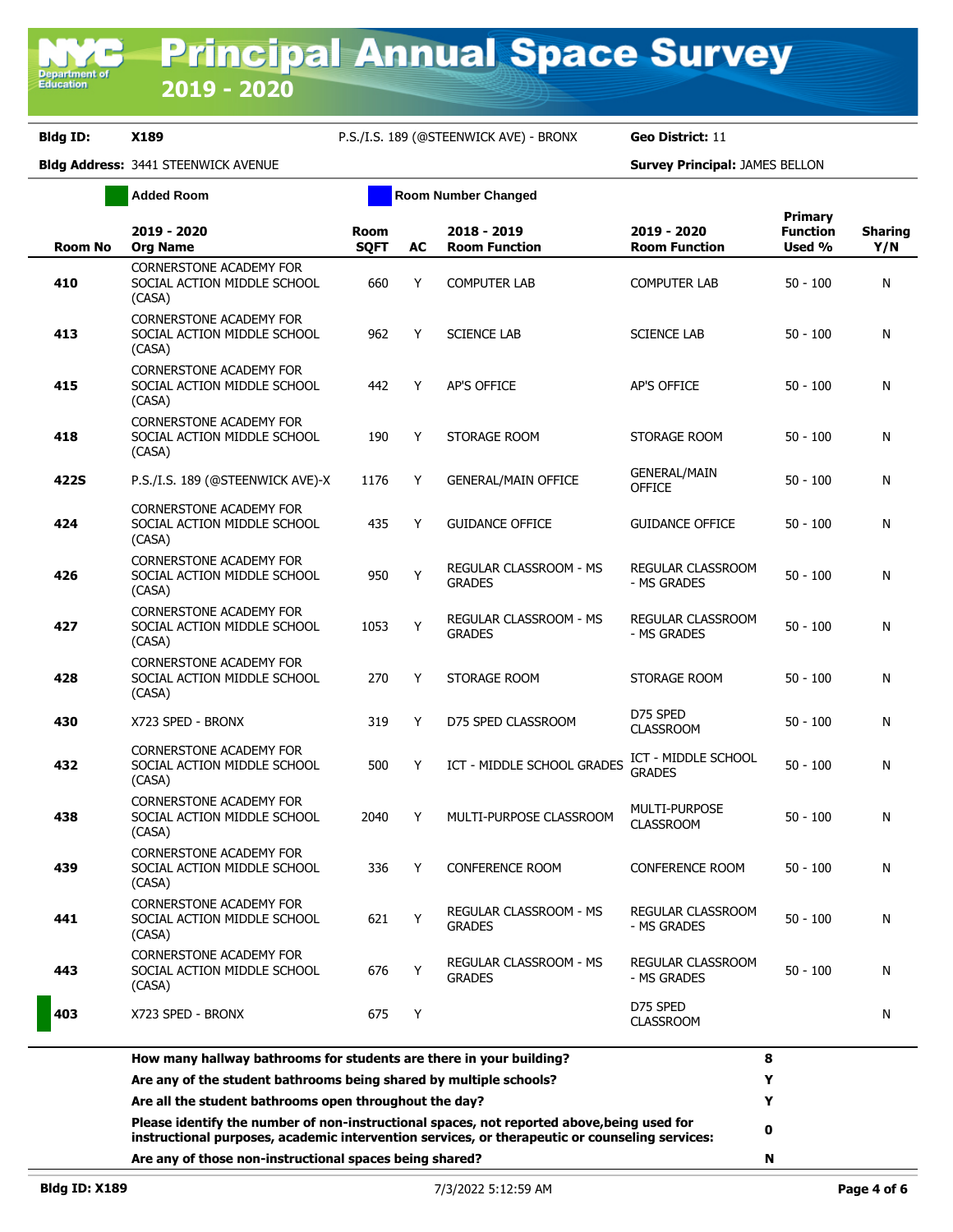